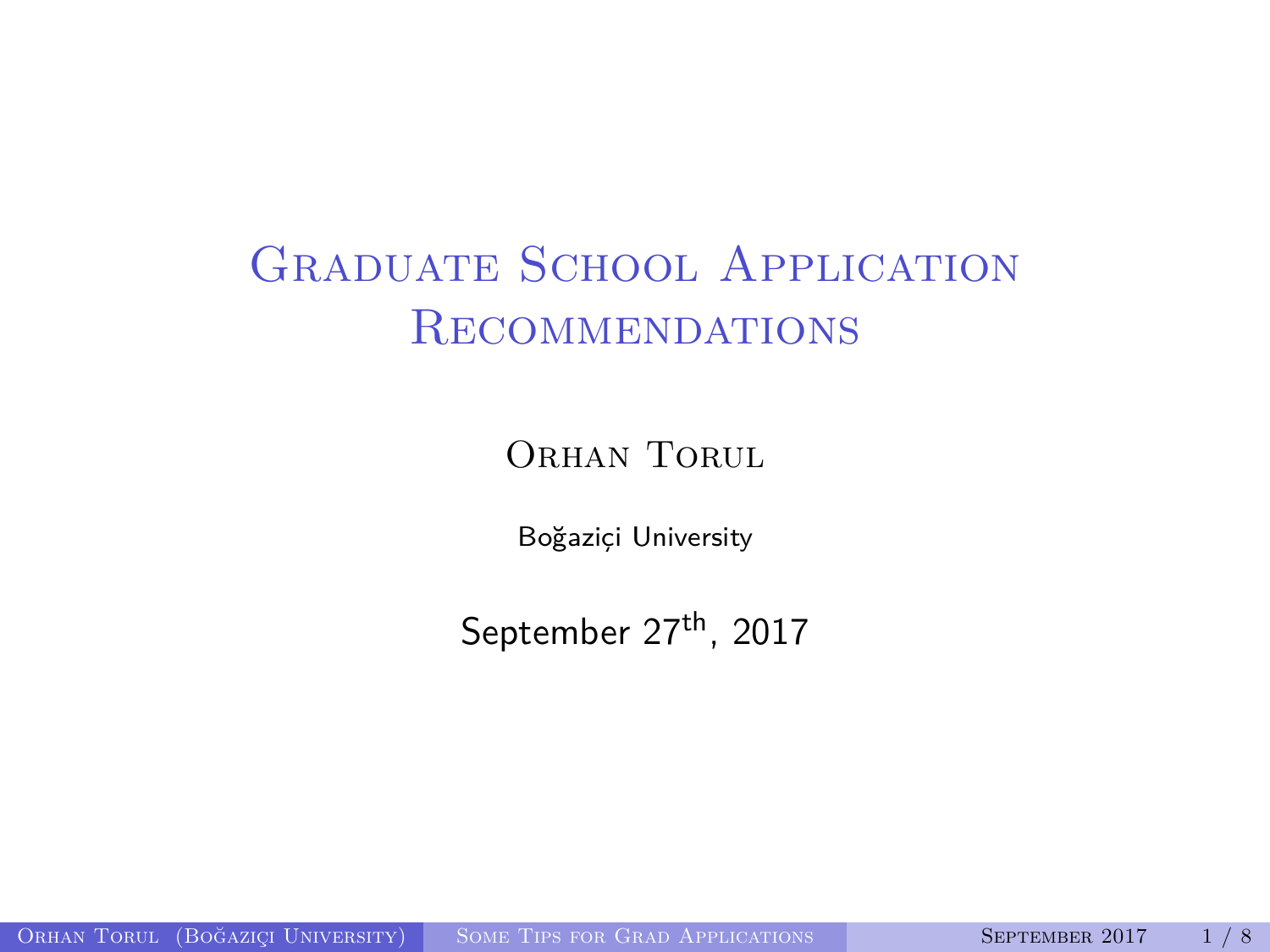### Some General Tips

- Know what you are doing & why you are doing
	- ▶ Academic career? Business career?
- Consult with your professors
	- $\triangleright$  Online rankings can be outdated, gossips can be wrong ...
	- $\triangleright$  Schools can be great in some sub-fields, but not in others
	- $\triangleright$  You may have better prospects in specific schools
- Plan & organize **well in advance**
	- $\blacktriangleright$  Keep it tidy, keep it classy, keep it error-free
- Mainstream route toward an academic career varies over disciplines
	- $\blacktriangleright$  In Economics ...
		- $\triangleright$  Undergrad  $\nightharpoonup$  PhD
		- $\triangleright$  Undergrad  $\rightarrow$  Master's  $\rightarrow$  PhD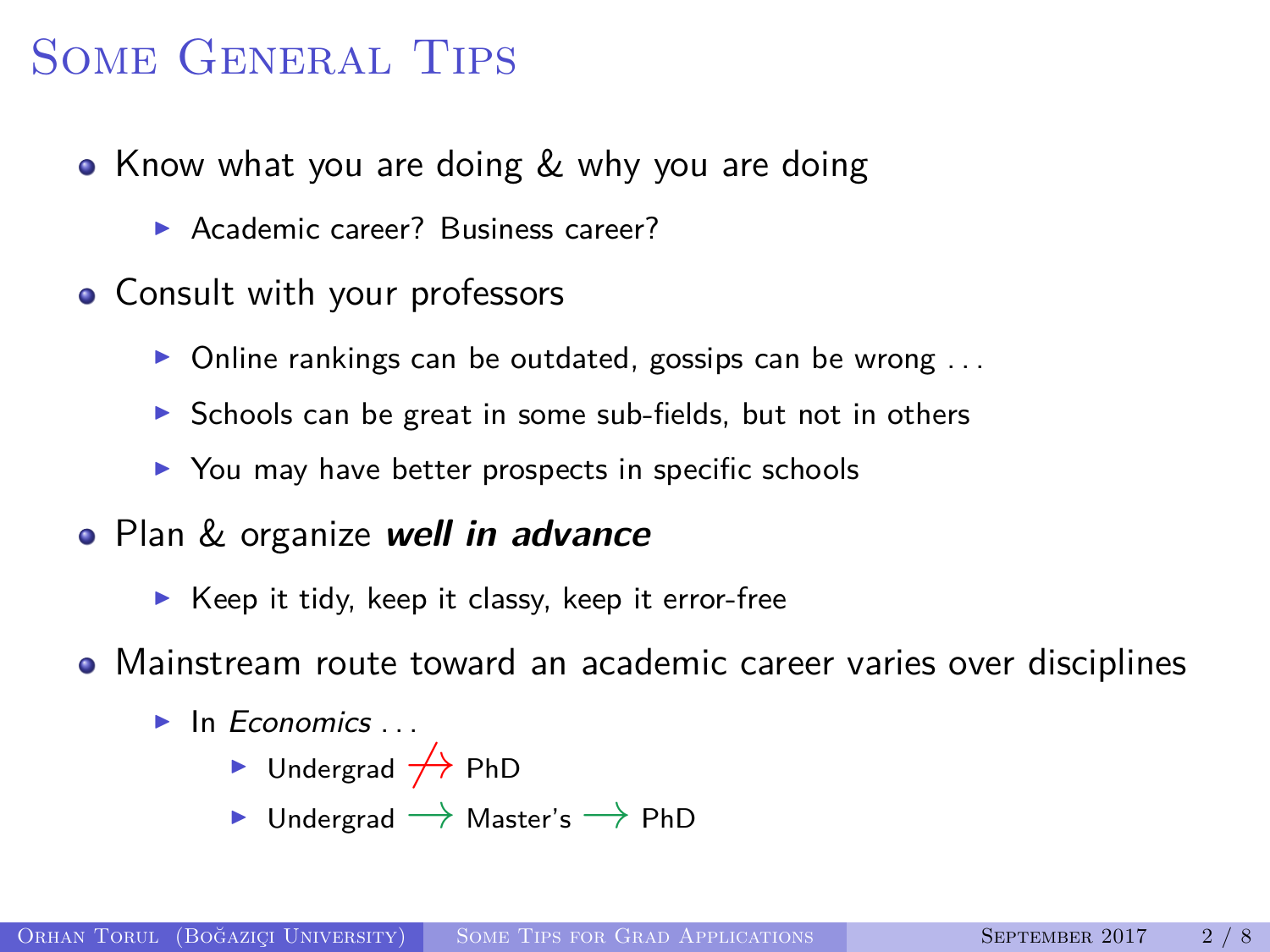#### STATEMENT OF PURPOSE

- The only part of your application to explain yourself
	- $\triangleright$  Use it wisely, use it concisely
- Express your *motivation*, enthusiasm and strengths
	- $\triangleright$  Don't repeat what's already on your transcript or CV
	- $\blacktriangleright$  Don't be apologetic
		- $\blacktriangleright$  Everyone fails
		- $\blacktriangleright$  How you handle failure makes all the difference
	- $\blacktriangleright$  Don't show off with fancy English
		- $\triangleright$  Show that you can express yourself properly
	- $\triangleright$  Display evidence on what you write whenever possible
		- $\triangleright$  Your philantrophy claim (e.g. for a development economics program) will be more credible if you have first-hand experience (e.g. tutoring poor pupils)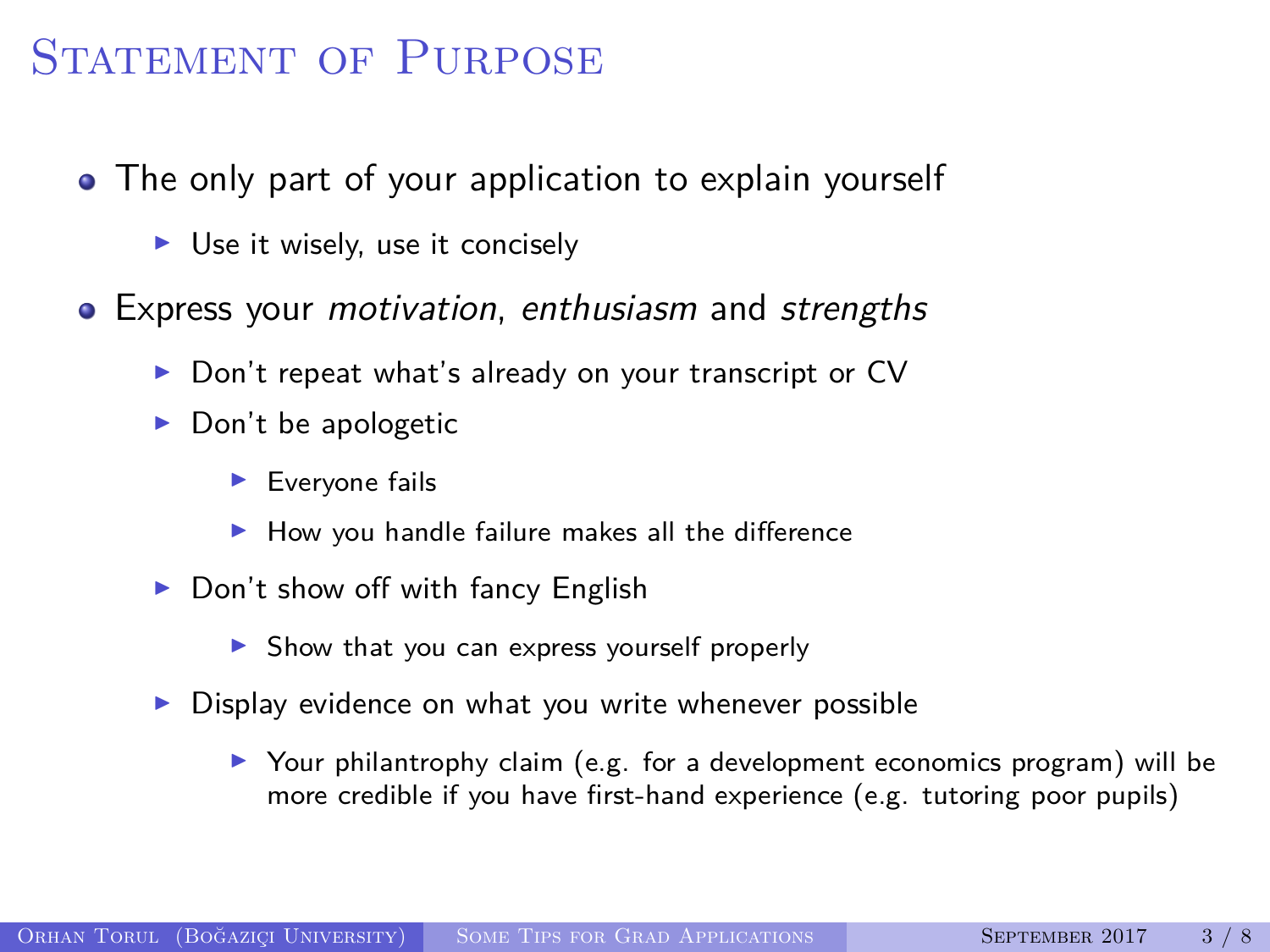#### STANDARDIZED TESTS

- Different applications require different tests
	- $\blacktriangleright$  TOEFL, IELTS, GRE, GMAT
	- $\triangleright$  Plan well in advance (things can go south!)
- Necessary but not sufficient
	- $\triangleright$  No institution will admit you *only* because of your TOEFL or GRE scores
	- $\blacktriangleright$  They could make a difference for border-line decisions, funding ...
- Fields can have specific preferences, and evaluators do know their applicant pool
	- $\blacktriangleright$  For a graduate program in economics
		- Ace the Quantitative Reasoning part of GRE!  $(167+)$
		- $\blacktriangleright$  Try to do your best on the Analytical Writing part of GRE (4.0+)
		- Try not to fail terribly on the Verbal Reasoning part of GRE  $(151+)$
		- ▶ Score no less than 100 on TOEFL IBT
		- $25+$  on the Speaking part of TOEFL IBT could help for funding/assistantship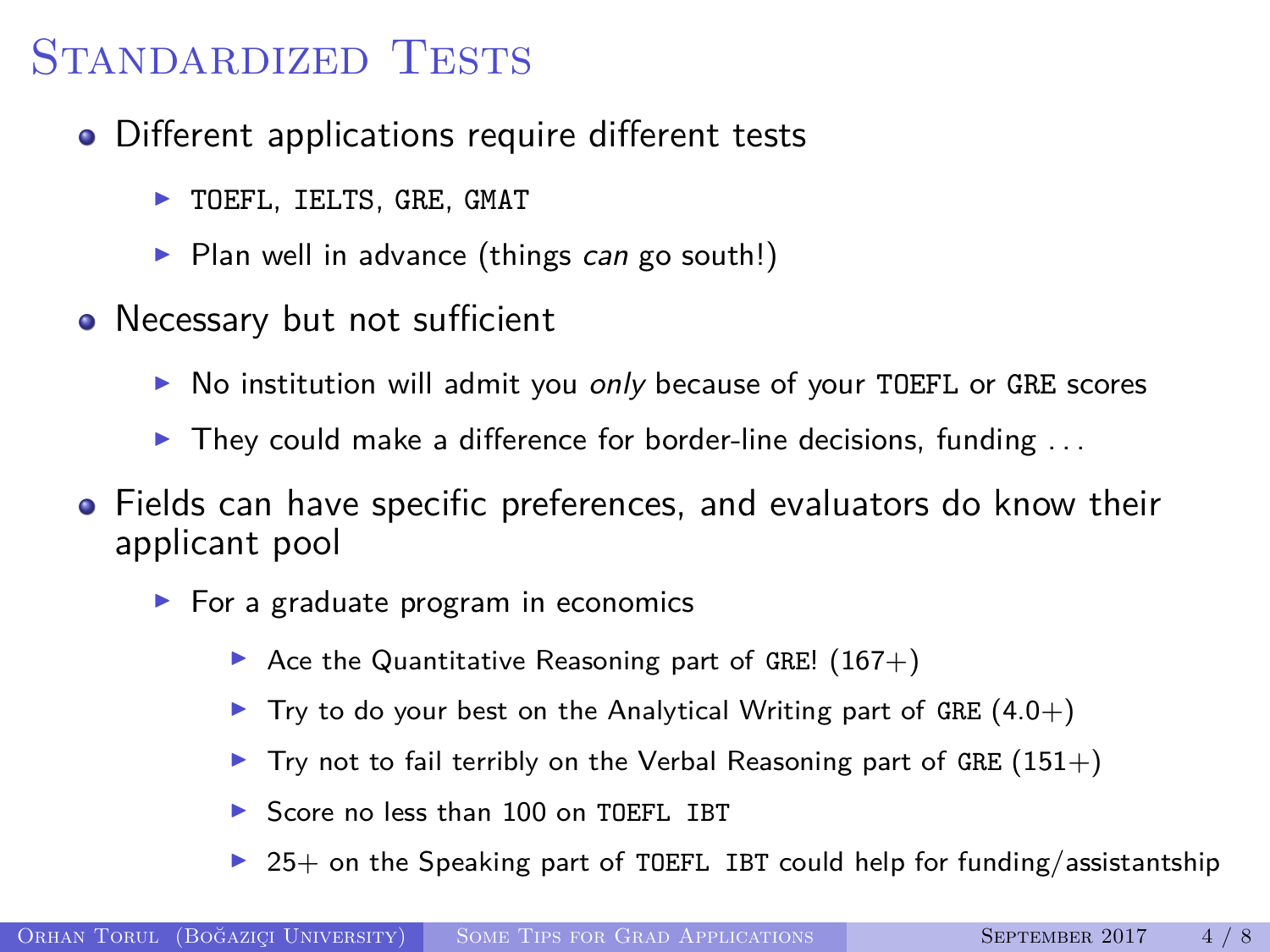# U.S. versus European Graduate Programs

- Important Transatlantic differences in Master's vs PhD Programs
	- ► For a *PhD* in Economics, we tend to recommend American programs over European ones
	- $\blacktriangleright$  For preparation towards an academic career in economics, we recommend select European **master's programs** over American ones
		- ▶ LSE, UCL, Cambridge, Oxford, Warwick, Bonn, Mannheim, Humboldt, Tilburg, Tinbergen, UPF, Bocconi, PSE, Toulouse, Sciences Po, . . .
- European master's programs tend to be more *academic-oriented* than American ones (except for a few, e.g. Duke, . . . )
- $\bullet$  Funding, scholarship, assistantship ... opportunities tend to be more generous in continental Europe
- Beware the **culture shock!**
	- $\triangleright$  Grad school is tough enough already! Further layers of difficulties can be tough to deal with all at once
	- $\triangleright$  Top Turkish master's programs do prepare well for academic career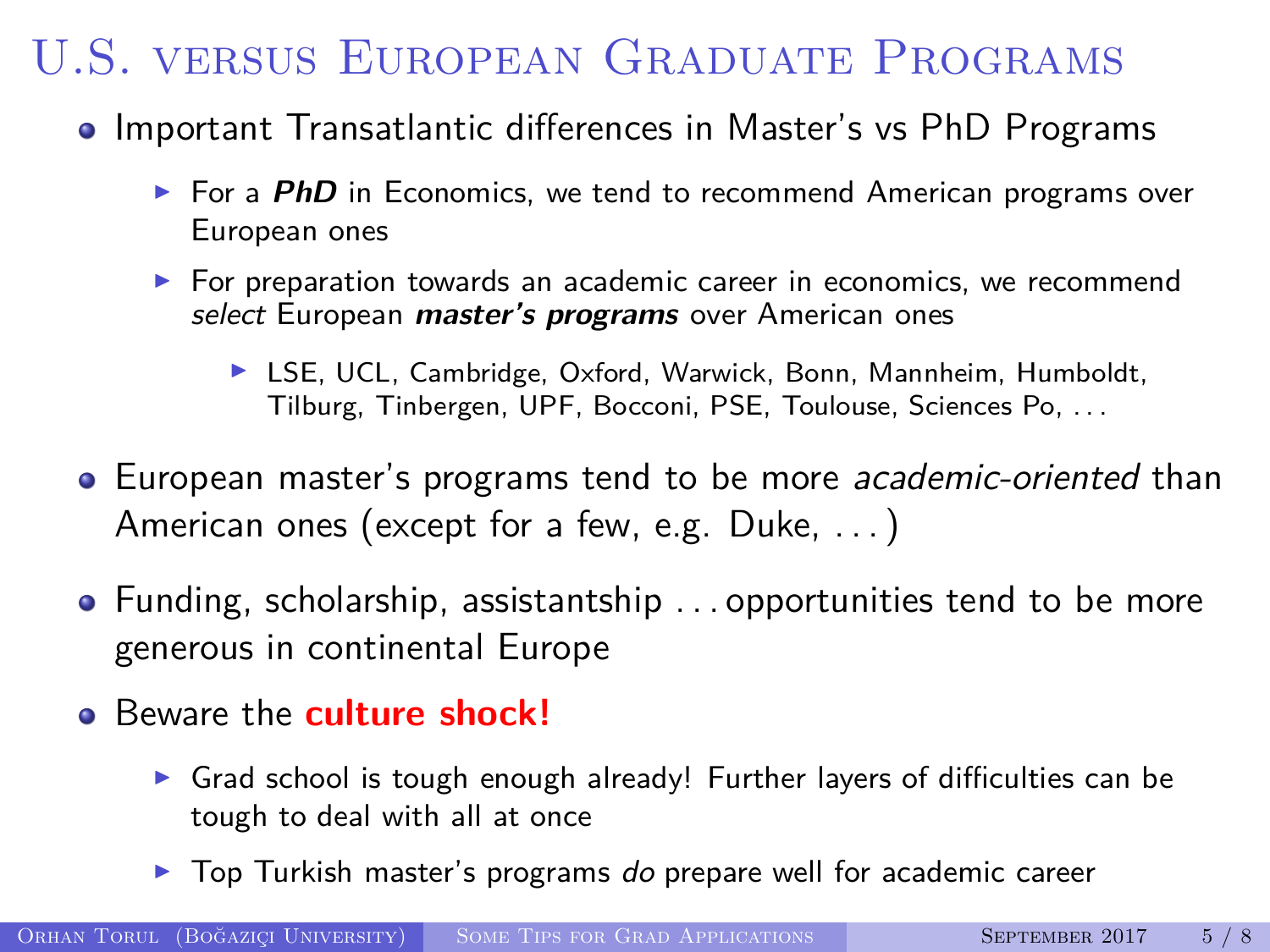## U.S. versus European PhD Programs

- Many would agree that frontier research takes place at top U.S. schools
	- $\blacktriangleright$  PhD is mostly about research!
- American PhD programs tend to be more competitively-designed, rigorous & well-structured
	- Rigorous PhD courses, prelims, field exams/papers,  $3^{rd}$ -year paper, brownbag seminars,  $\dots \implies$  competitive standards
- European PhD programs tend to be more diverse in quality & less-structured
	- $\triangleright \implies$  Outcome depends A LOT on advisors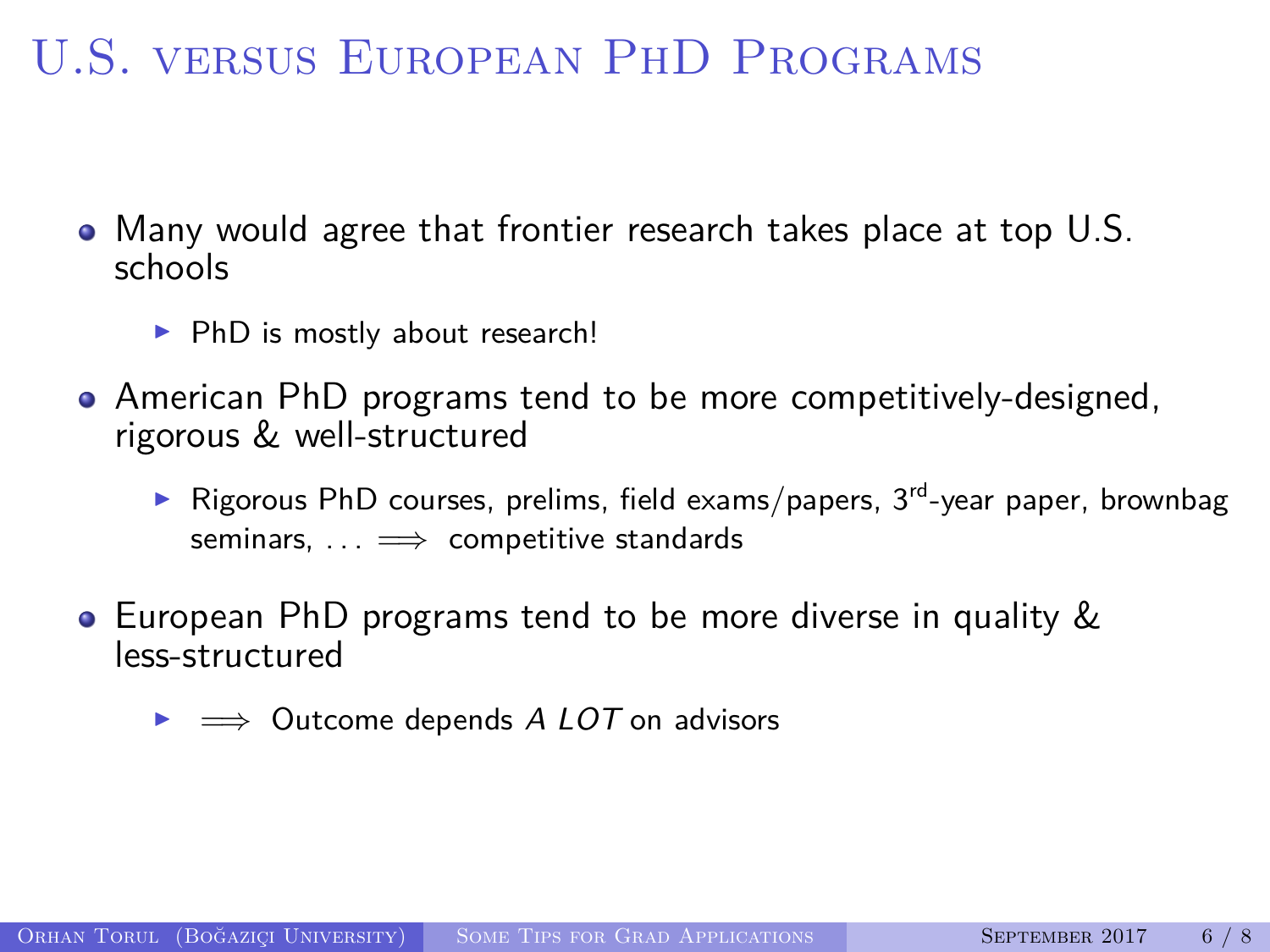# U.S. versus European PhD Programs (*cont'd)*

#### Figure: A Hypothetical Illustration of PhD Program Quality Distribution